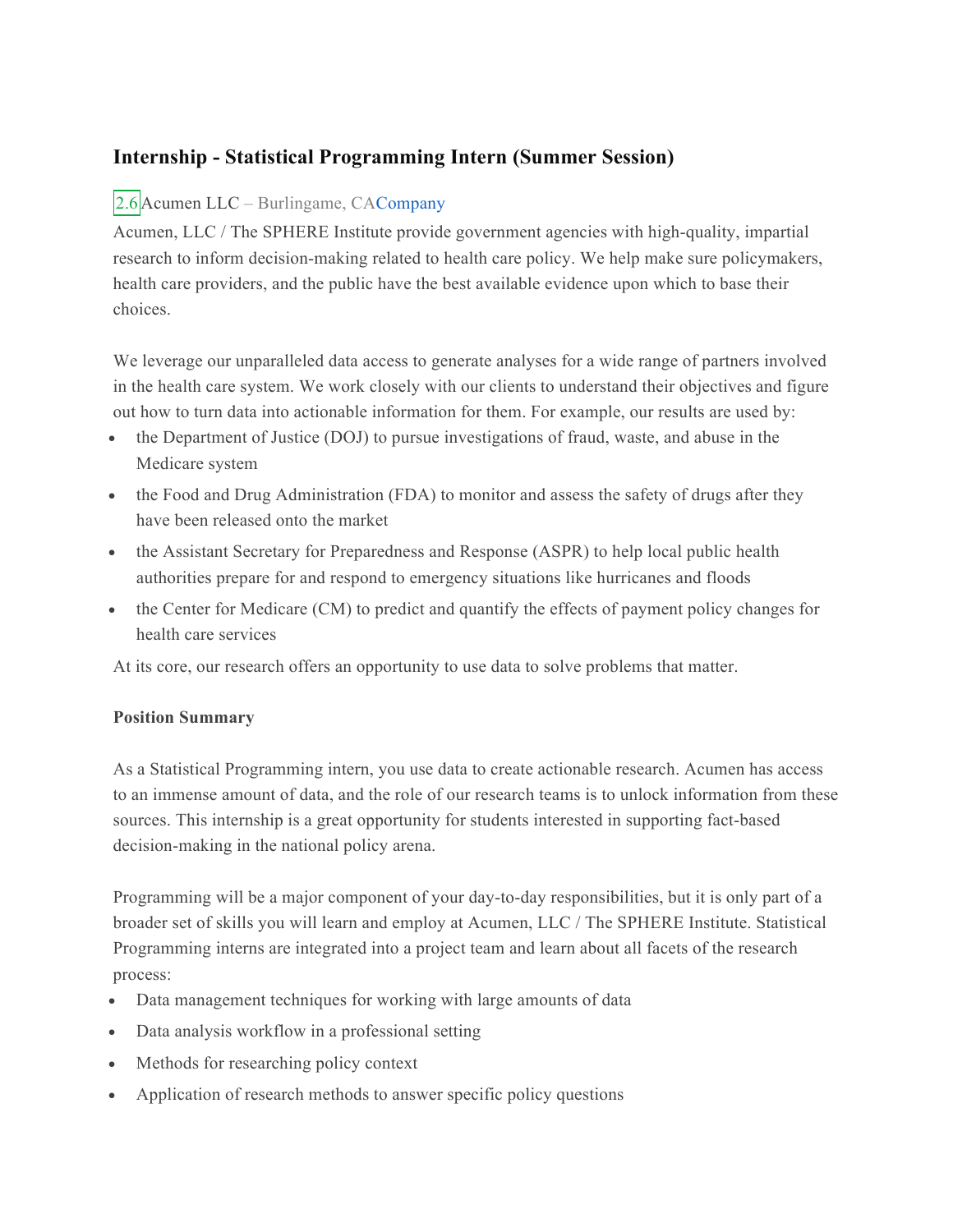- Verification and validation of results
- Presentation of methodology and results for non-technical audiences
- Client and project management under tight timelines

We expect the role of the Statistical Programming intern to closely mirror that of a full-time analyst, meaning you can expect to gain professional experience performing the following responsibilities:

- Use statistical programming languages, such as SAS, STATA, and R, to perform econometric and statistical analyses of health care policy
- Collect, manage, and analyze large amounts of data
- Integrate statistical analysis into research summaries of health care policy
- Document methodology and results to support replicability
- Communicate research findings through a variety of mediums

This position is for a paid summer internship. In addition to developing skills for policy analysis and gaining exposure to client projects, you will receive formal training in statistical programming and hands-on mentoring from experienced analysts. The internship program also fosters a supportive team environment and hosts events throughout the summer for interns and their team members.

Required Skills

## **Qualifications**

We are looking for candidates who best exemplify the following qualifications:

- Bachelor's degree (in progress) in a quantitative, public policy, or related field, or equivalent relevant experience
- Strong analytical skills and experience with quantitative research methods
- Prior programming experience, preferably in SAS, STATA, or R
- Strong attention to detail and commitment to high-quality work
- Good communication skills
- Familiar with one or more of the following technical competencies: statistical analysis, programming, data management, policy research, or study design
- Able to demonstrate initiative, critical thinking, and problem-solving
- Able to work in a team-oriented environment
- Able to prioritize tasks and meet deadlines in a fast-paced environment
- Demonstrated aptitude and enthusiasm for learning
- Demonstrated interest in public policy